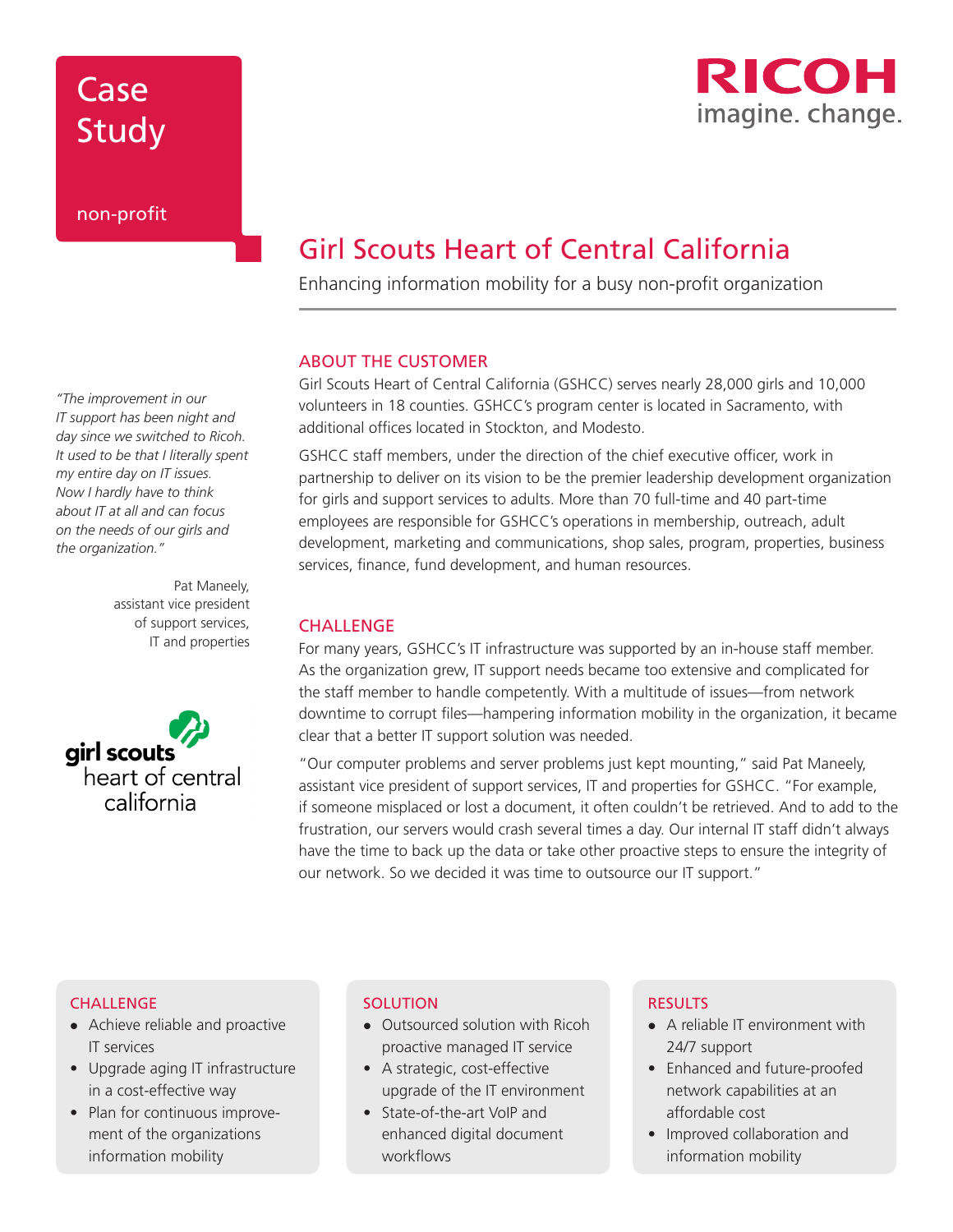## **RICOH** imagine. change.

# Case Study

Initially, GSHCC outsourced IT support to a local vendor, but quickly discovered that the provider was not meeting the goals for outsourcing. "They basically provided break-fix maintenance and charged by the hour," said Maneely. "That meant we were still in reactive mode, didn't have backup for our data and didn't have a clear handle on what our IT support costs would be. When we asked them for a better plan, they suggested replacing our servers with other used devices, which didn't make sense to us so it was time to look for more robust support."

"We really liked the fact that the Ricoh team took a consultative approach, keeping in mind that we are a non-profit and have a limited budget for IT upgrades. They put together a great plan to refresh our existing equipment with new servers, firewalls, etc. at a price we could afford. The plan also anticipated our future needs, so we wouldn't be looking at another upgrade in a few years because we ran out of disk space."

Maneely and GSHCC had enjoyed a decades-long relationship with Ricoh as the provider of the organization's copier equipment. On several occasions, the Ricoh rep assigned to the organization had mentioned to Maneely that Ricoh also offered IT services. Having had a great relationship with Ricoh over the years, Maneely asked Ricoh for a proposal and the Ricoh team recommended its proactive managed IT services for the organization. Maneely presented Ricoh's proposal to the organization's executive team and the board of directors. The executive team and directors were excited about Ricoh's proactive approach—and fixed costs—and agreed to select Ricoh as the organization's new IT support partner.

### **SOLUTION**

Ricoh's proactive managed IT services now gives GSHCC around-the-clock remote monitoring, management and maintenance from Ricoh's state-of-the-art Communications, Operations and Remote Engineering Center (CORE ITS) facility. The Ricoh team uses innovative monitoring and remediation tools to maintain the health and performance of GSHCC's network assets including servers and PC workstations—and provides around-the-clock helpdesk support, firewall monitoring and unified threat management services to help protect GSHCC's systems and assets.

With proactive IT services in place to handle day-to-day needs, the Ricoh team next developed a strategic plan to upgrade GSHCC's aging infrastructure. Ricoh did a thorough assessment of GSHCC's IT environment, which included five servers and more than 90 workstations in its three locations, and recommended a cost-effective upgrade.

"We really liked the fact that the Ricoh team took a consultative approach, keeping in mind that we are a non-profit and have a limited budget for IT upgrades," said Maneely. "They put together a great plan to refresh our existing equipment with new servers, firewalls, etc. at a price we could afford. The plan also anticipated our future needs, so we wouldn't be looking at another upgrade in a few years because we ran out of disk space."